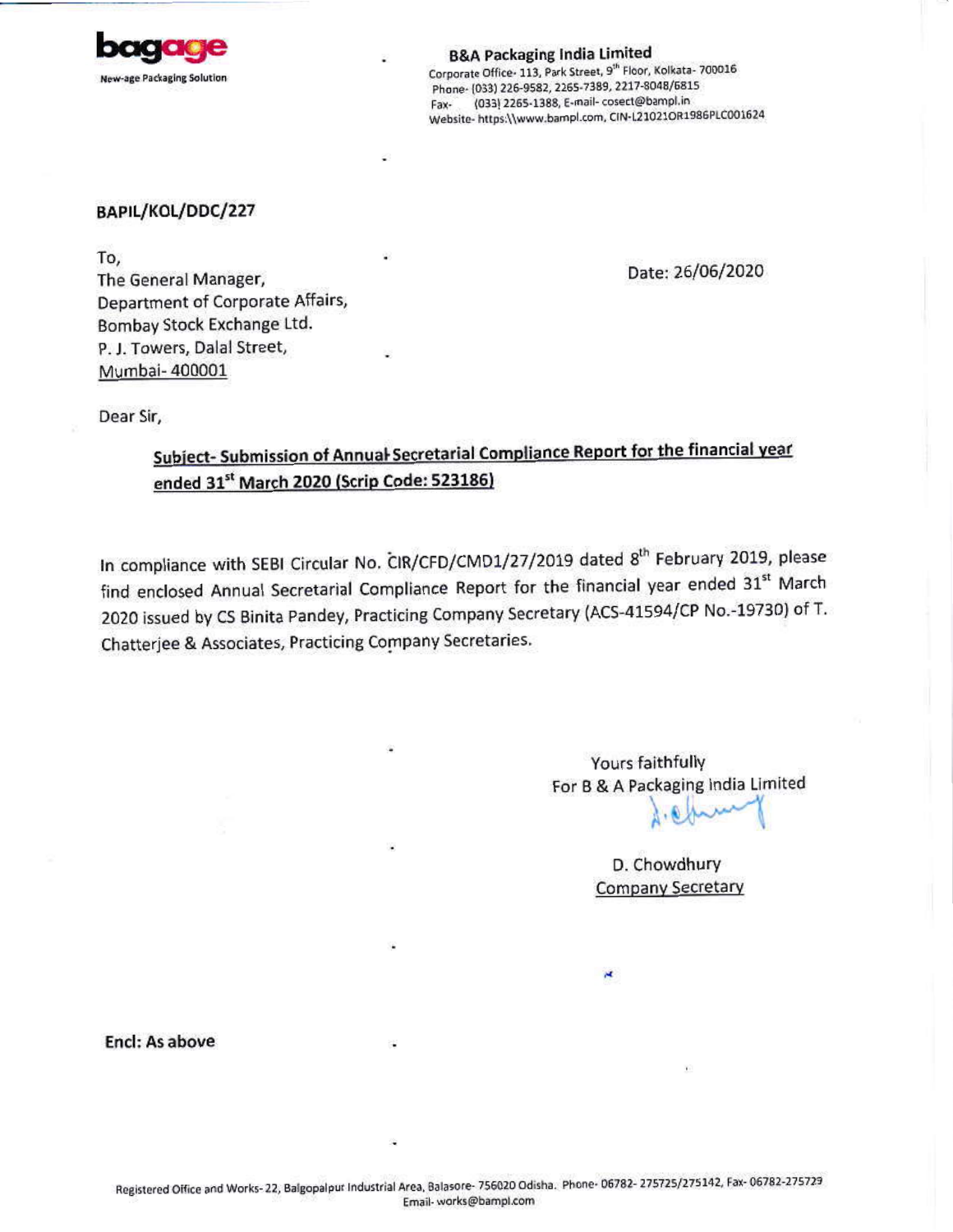T. Chatterjee & Associates **Practicing Company Secretaries** FRN - P2007WB067100

Office: "ABHISHEK POINT" (4th Floor) 152, S. P. Mukherjee Road, Kolkata - 700026 Phone: (033) 4060 5149 / 6459 7983, Mobile: 8017287937 E-mail: tchatterjeeassociates@gmail.com

## **SECRETARIAL COMPLIANCE REPORT OF**

### **B & A Packaging India Limited**

### **For the financial year ended 31st March,2020**

[Pursuant to Regulation 24A of the SEBI (Listing Obligations and Disclosure Requirements) (Amendment) Regulations, 2018

To

The members **B & A Packaging India Limited**

We have examined:

- (a) all the documents and records made available to us and explanation provided by **B & A Packaging India Limited,** having Registered office at 22, Balgopalpur Industrial Area, , Balasore , Odisha, 756020**,** listed on BSE, **Scrip Code- 523186** ( hereinafter referred as "**the listed entity**")
- (b) the filings/ submissions made by the listed entity to the stock exchange,
- (c) website of the listed entity,
- (d) books, papers, minute books, reports, statements and documents filed with the recognized stock exchange(s) on the electronic platform , other records maintained by the listed entity and electronics record of the official portal of the Stock Exchange

**for the period 01-04-2019 to 31-03-2020** (herein after referred as the "Review Period") in respect of compliance with the provisions, to the extent applicable to the listed entity of:

- (i) the Securities and Exchange Board of India Act, 1992 ("SEBI Act") and the Regulations, circulars, guidelines issued thereunder; and
- (ii) the Securities Contracts (Regulation) Act, 1956 ("SCRA"), rules made thereunder and the Regulations, circulars, guidelines issued thereunder by the Securities and Exchange Board of India ("SEBI");

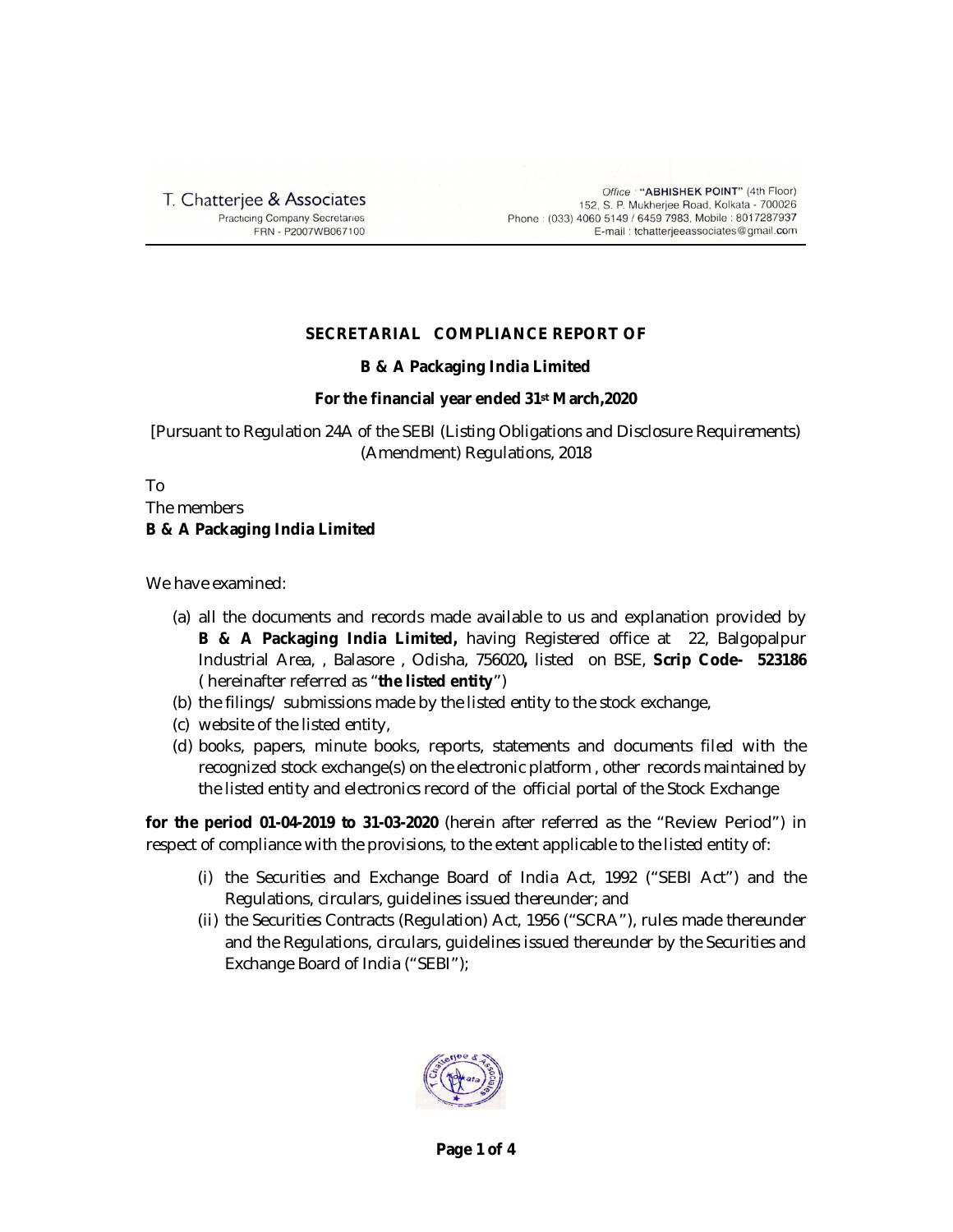The specific Regulations, as amended, whose provisions and the circulars/ guidelines issued thereunder, have been examined to the extent applicable to the listed entity, include: -

- a. The Securities and Exchange Board of India (Substantial Acquisition of Shares and Takeovers) Regulations, 2011;
- b. The Securities and Exchange Board of India (Prohibition of Insider Trading) Regulations, 2015;
- c. The Securities and Exchange Board of India (Issue of Capital and Disclosure Requirements) Regulations, 2018;
- d. The Securities and Exchange Board of India (Registrars to an Issue and Share Transfer Agents) Regulations, 1993.
- e. The Securities and Exchange Board of India (Share Based Employee Benefits) Regulation, 2014. ( not applicable to the listed entity during review period)
- f. The Securities and Exchange Board of India (Listing Obligation & Disclosure Requirements) Regulations, 2015;
- g. The Securities and Exchange Board of India (Issue and Listing of Debt Securities) Regulations, 2008; ( not applicable to the listed entity during review period)
- h. The Securities and Exchange Board of India (Delisting of Equity Shares) Regulations, 2009; ( not applicable to the listed entity during review period)
- i. The Securities and Exchange Board of India (Buyback of Securities ) Regulations 2018 ; (not applicable to the Company during review period)
- j. The Securities Contracts (Regulation) Act, 1956 (**'SCRA'**) and the rules made thereunder;
- k. The Depositories Act, 1996 and the Regulations and Bye-laws framed thereunder; and based on the above examination, we hereby report that, during the Review Period :

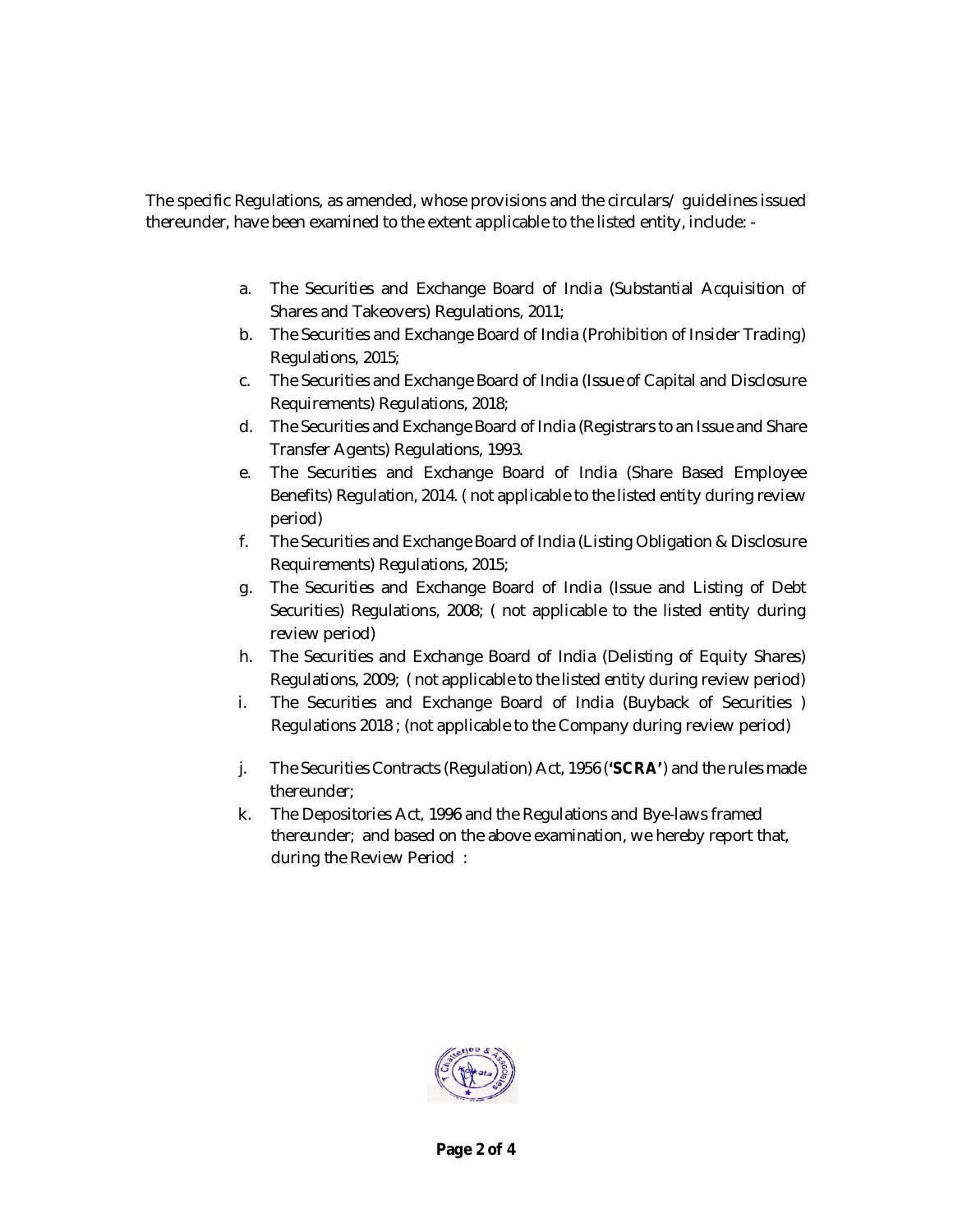(a) The listed entity has complied with the provisions of the above Regulations and circulars/ guidelines issued there under, except the matter specified below :

| Sr. | Compliance           | <b>Deviations</b> | <b>Observations/Remarks</b> |
|-----|----------------------|-------------------|-----------------------------|
|     |                      |                   |                             |
| No. | (Regulations/        |                   | of the                      |
|     | circulars/           |                   | Practicing                  |
|     | guidelines including |                   | Company                     |
|     | specific             |                   | Secretary                   |
|     | clause)              |                   |                             |

- *(i) Regulation 31(2) of the Securities and Exchange Board of India (Listing Obligation & Disclosure Requirements) Regulations, 2015; to the extent hundred percent of shareholding of promoter(s) and promoter group is not in dematerialized form.*
- *(ii) The company has issued 27,50,500 equity shares of Rs. 10 each constituting 55.44% of total issued share capital, listing of such shares with BSE Ltd. is pending. Out of these 27,50,500 equity shares 27,50,000 equity shares are registered with the holding company, Regulation 76 of SEBI (Depositories and Participants) Regulations, 2018, to the extent shares are not listed on the Stock exchange.*
- (b) The listed entity has maintained proper records under the provisions of the above Regulations and circulars/ guidelines issued there under in so far as it appears from our examination of those records.
- $(c)$  The followings are the details of actions taken against the listed entity its promoters/ directors either by SEBI or by Stock Exchanges (including under the Standard Operating Procedures issued by SEBI through various circulars) under the aforesaid Acts/ Regulations and circulars/ guidelines issued there under :



**Page 3 of 4**